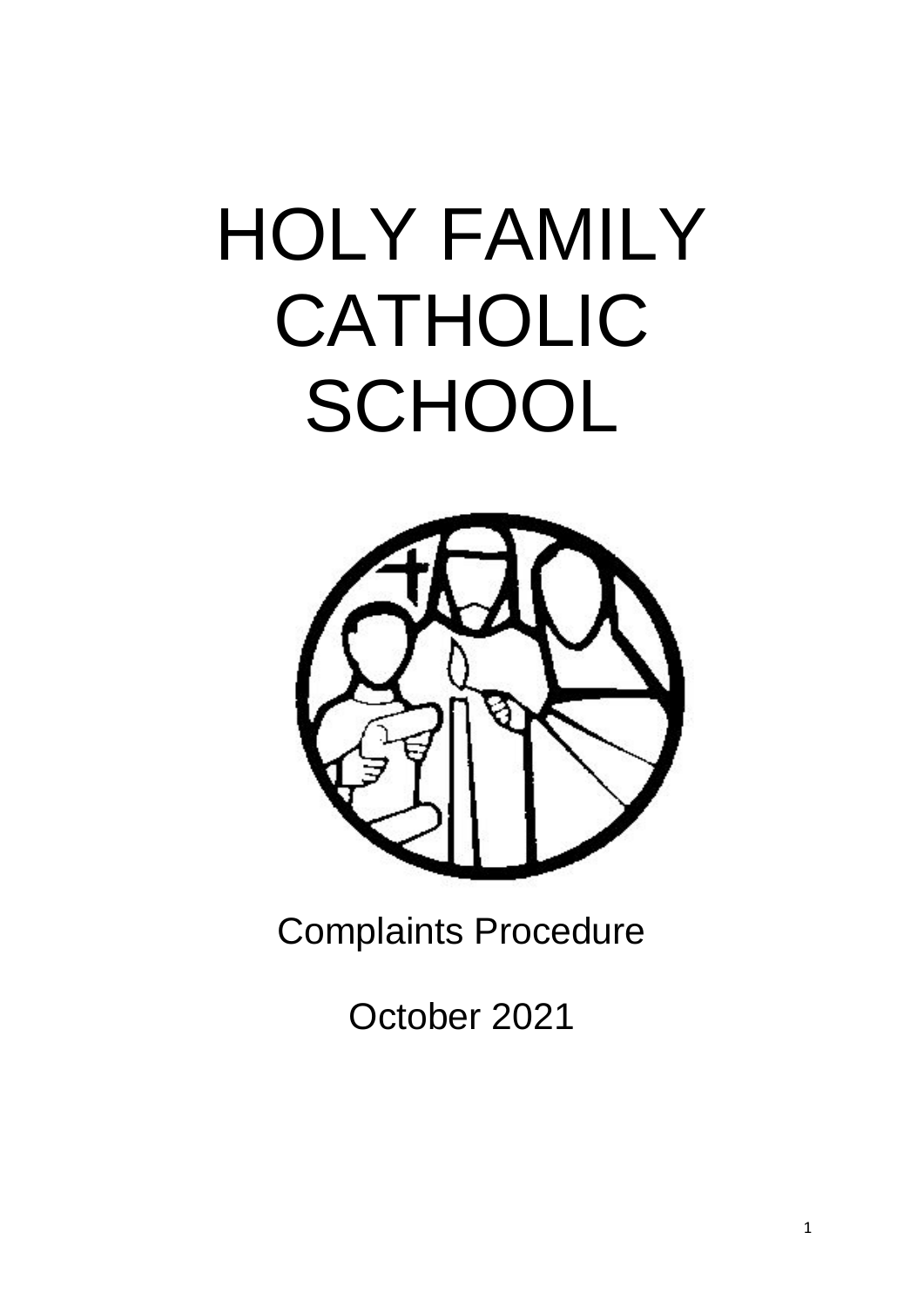# **Holy Family Catholic School Complaints Procedure**

# **1. Who can make a complaint?**

Complaints can be made by parents/carers or by any other person about the services the school provides.

## **2. The difference between a concern and a complaint**

- A concern may be defined as 'an expression of worry or doubt over an issue considered to be important for which reassurances are sought'
- A complaint may be defined as 'an expression of dissatisfaction about actions taken or a lack of action.

It is in everyone's interest that concerns and complaints are resolved at the earliest possible stage. Many issues can be resolved informally without the need to use the formal stages of the complaints procedure. Parents/carers are reminded that they can see the headteacher at parents' surgery every Thursday afternoon from 4pm to 5pm if they wish to raise a concern.

# **3. How to raise a complaint**

A complaint made to the school should follow the staged process that is detailed below. A complaint against school staff (except the headteacher) should be made in the first instance to the Headteacher via the School Office

Complaints about the Headteacher should be addressed to the Chair of Governors via the School **Office** 

Complaints about the Chair of Governors, any individual governor or the governing body as a whole should be addressed to the Clerk to the Governing Body via the School Office

The complaints procedure and policy of Holy Family Catholic School has 4 stages.

Anonymous complaints will not normally be investigated. However, the headteacher or chair of governors will determine whether the complaint warrants investigation

## Timescales

You must raise the complaint within three months of an incident or within three months of the latest in a series of related incidents. We will consider complaints outside this timeframe only in exceptional circumstances.

Complaints received out of term time will be considered to have been received on the first school day after the holiday period.

## **4. Stage 1 Informal**

## **A concern is raised informally with a staff member.**

As soon as you have a concern, please contact the teacher concerned. You may find this easiest to do by email or by phone call. Difficulties can often be sorted out very quickly in this way.

Many times in a school, problems can arise due to confusion or tension in a relationship. The best way of dealing with this is directly with the teacher concerned.

If you are unsure about who to contact and how to do this best, the first point of contact is the School Reception who will be able to provide contact details for the member of staff you wish to speak to. You will then need to make an appointment to see the member of staff concerned.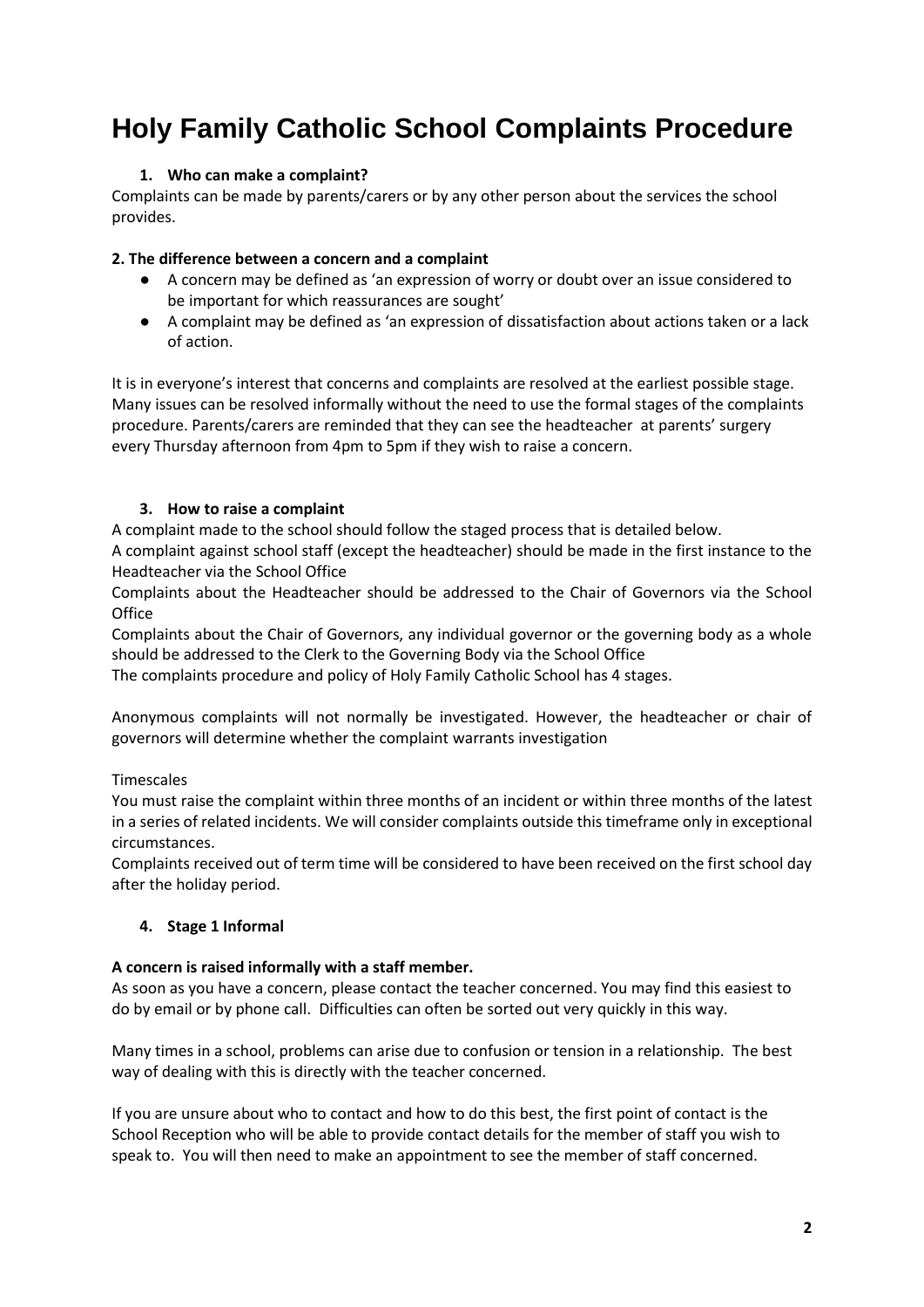On some occasions, you may not wish to contact the teacher involved directly. At these times, please contact the relevant Head of Year or Head of Department. Contact details of staff can be found on the school website.

To help prepare for your meeting please let the school know what your meeting is about when you book the appointment and you may also find it helpful to review the school's website for school procedure and policy documents on the issues you want to discuss e.g. Bullying, Behaviour Policy etc. It is hoped you can reach an agreement that satisfies both you and the school.

If matters do not improve, or you are still unhappy, proceed to Stage Two.

#### **5. Stage 2 Formal**

## **A formal complaint is heard by an appropriate member of staff.**

All formal complaints must be put in writing on the Complaints Form found in Appendix 1 of this Procedures and Policy document. This should then be delivered for the attention of the Headteacher.

The complaint will be logged, including the date that it has been received. The Headteacher will acknowledge receipt of the written formal complaint within 2 school working days. The Headteacher will respond, inform you of who is investigating the complaint and may also report on the action that the school has taken to resolve the issue that you have raised However, a meeting may be arranged to discuss the matter further. This meeting will occur at the earliest opportunity and within 10 school working days.

As always, the aim is to resolve the matter as speedily as possible. However, if you are not satisfied with the result at Stage 2, you will need to proceed to Stage 3.

#### **6. Stage 3 Formal**

#### **A formal complaint is heard by the Headteacher.**

This stage (Stage 3) can only happen if you have been previously through Stage 1 and 2, however we do recognise that some complaints may need to be investigated directly by the Headteacher because of the nature or seriousness of the complaint. It will be for the Headteacher to decide who should investigate such a complaint.

Within 10 school working days you will need to tell the school in writing why you are still not satisfied and what you would like the school to do.

If the complaint is deemed not to be of a nature that the Headteacher should be dealing with initially and you did not previously utilise Stage 1 and Stage 2, the Headteacher will liaise with the most appropriate member of staff and organise a meeting.

Otherwise, the Headteacher's PA will arrange an appointment for you to meet with the Headteacher, who will then investigate the complaint.

The Headteacher will respond in writing within 5 school working days of your meeting, setting out the response. It is hoped that the decision will satisfy all parties.

It is important to be aware that if a complaint results in Disciplinary Action for a member of staff at the school, it is not always appropriate for a complainant to be aware of the details of this action.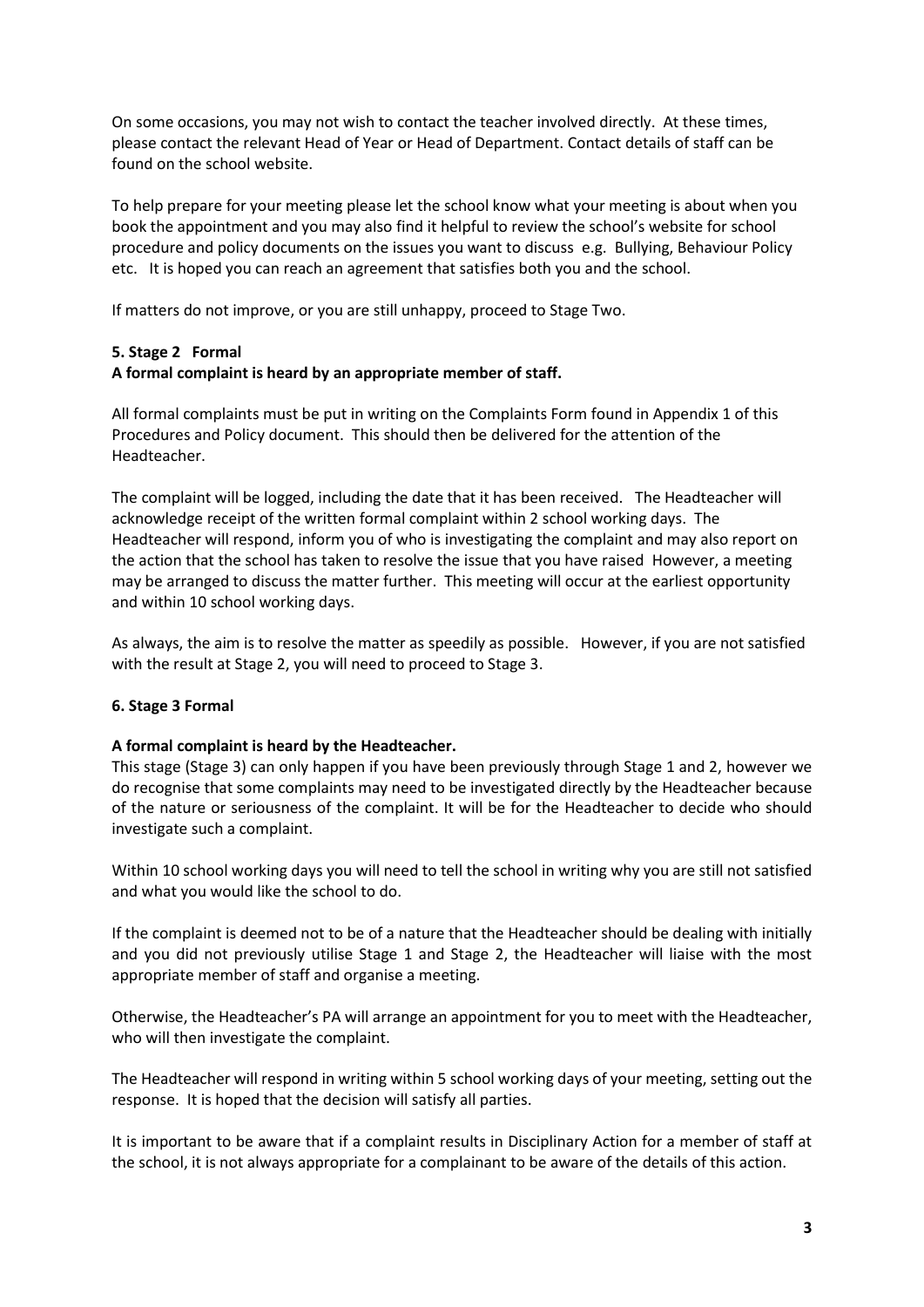Disciplinary Action using the Staff Disciplinary Procedures and Policy document can take an extended period of time, as it is essential to follow the appropriate Employment Legislation.

If after this Stage 3 you still feel the matter is unresolved, or you cannot accept the action taken by the school, you can then proceed to Stage 4.

#### **7. Stage 4 Formal**

#### **A formal complaint is heard by the Chair of the Governing Body.**

This Stage 4 can only happen if you have been previously through Stage 1, Stage 2 and Stage 3. If the complaint was deemed serious enough to be dealt with initially by the Headteacher, you must allow Stage 3 to be dealt with appropriately before proceeding to Stage 4.

Within 10 school working days of receiving the Headteacher's decision, you should write to the Chair of the Governing Body at the school address, detailing why you are still not happy with the school action.

The Chair of the Governing Body (or in their absence, another appropriate member of the Governing Body) will then;

• respond to the complaint based on all the evidence to hand.

• or convene a panel of governors. The formal Hearing in the presence of this panel will normally occur no more than 15 school working days from the receipt of the written request for Stage 4 investigation.

The aim of Stage 4 is to resolve the complaint impartially and to achieve reconciliation between the school and the complainant. All parties will be notified of the decision in writing within 3 school working days after the date of the Hearing.

If the complaint is about the Headteacher then you should write to the Chair of the Governing Body detailing your complaint and the Chair of the Governing Body will investigate and respond.

#### **7. The Governors' Hearing is the last school-based stage of the complaints process.**

8. If a complainant is still unhappy with the school's response then they may wish to make contact with the Department for Education after they have completed the school based stages.

The Department for Education will not normally reinvestigate the substance of the complaints or overturn any decisions made by Holy Family Catholic School. They will consider whether Holy Family Catholic School has adhered to education legislation and any statutory policies connected with the complaint.

The complainant can refer their complaint to the Department for Education online at [www.education.gov.uk/contactus,](http://www.education.gov.uk/contactus) by telephone on 03700002288 or by writing to Department for Education Piccadilly Gate Store St Manchester M1 2WD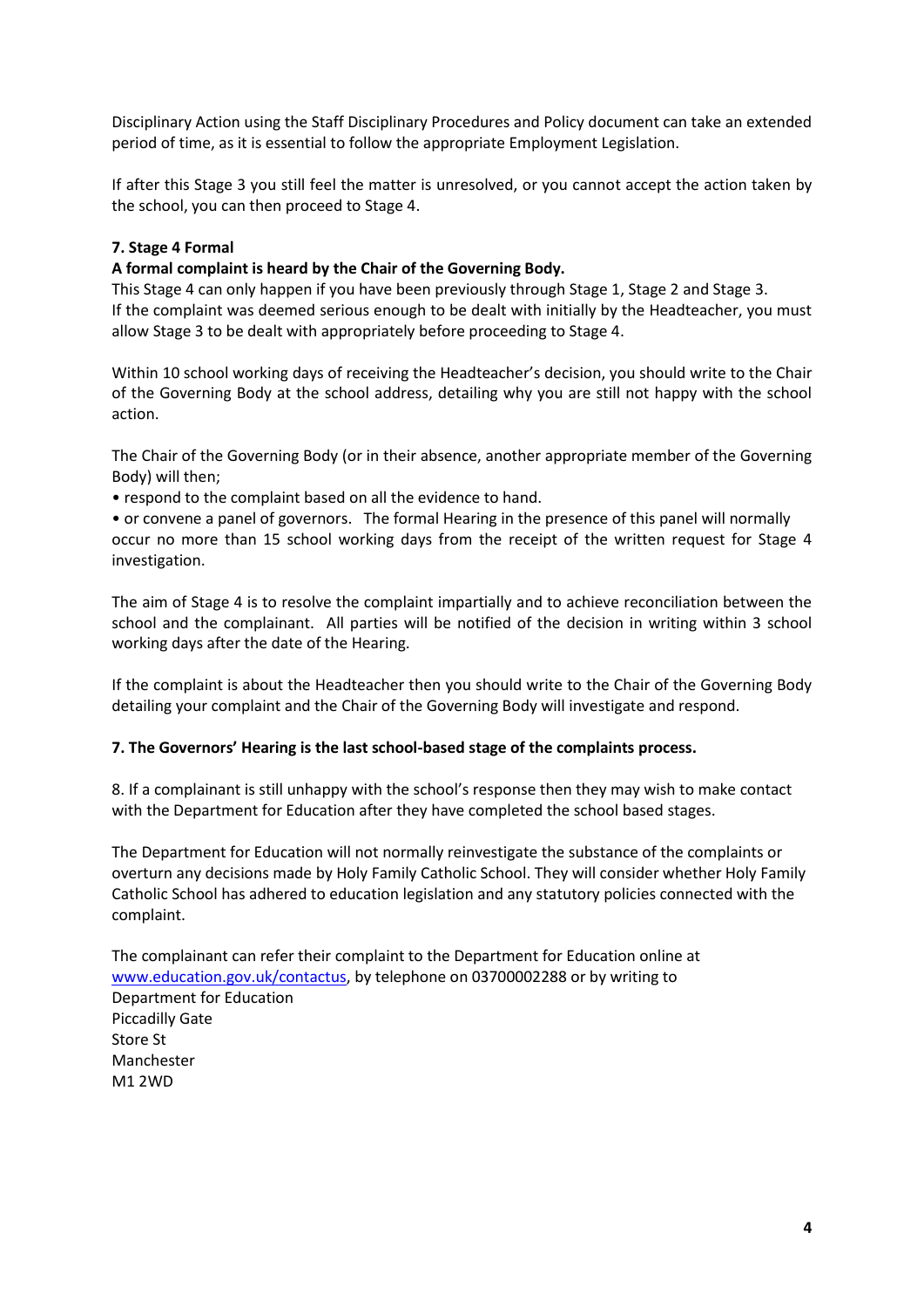# **Appendix 1**

# **Holy Family Catholic School Complaint Form**

**Please complete and return to the headteacher who will acknowledge receipt and explain what action will be taken.**

| Your name:                                                     |
|----------------------------------------------------------------|
| Pupil's name (if relevant):                                    |
| Your relationship to the pupil (if relevant):                  |
| <b>Address:</b>                                                |
| Postcode:                                                      |
| Day time telephone number:<br><b>Evening telephone number:</b> |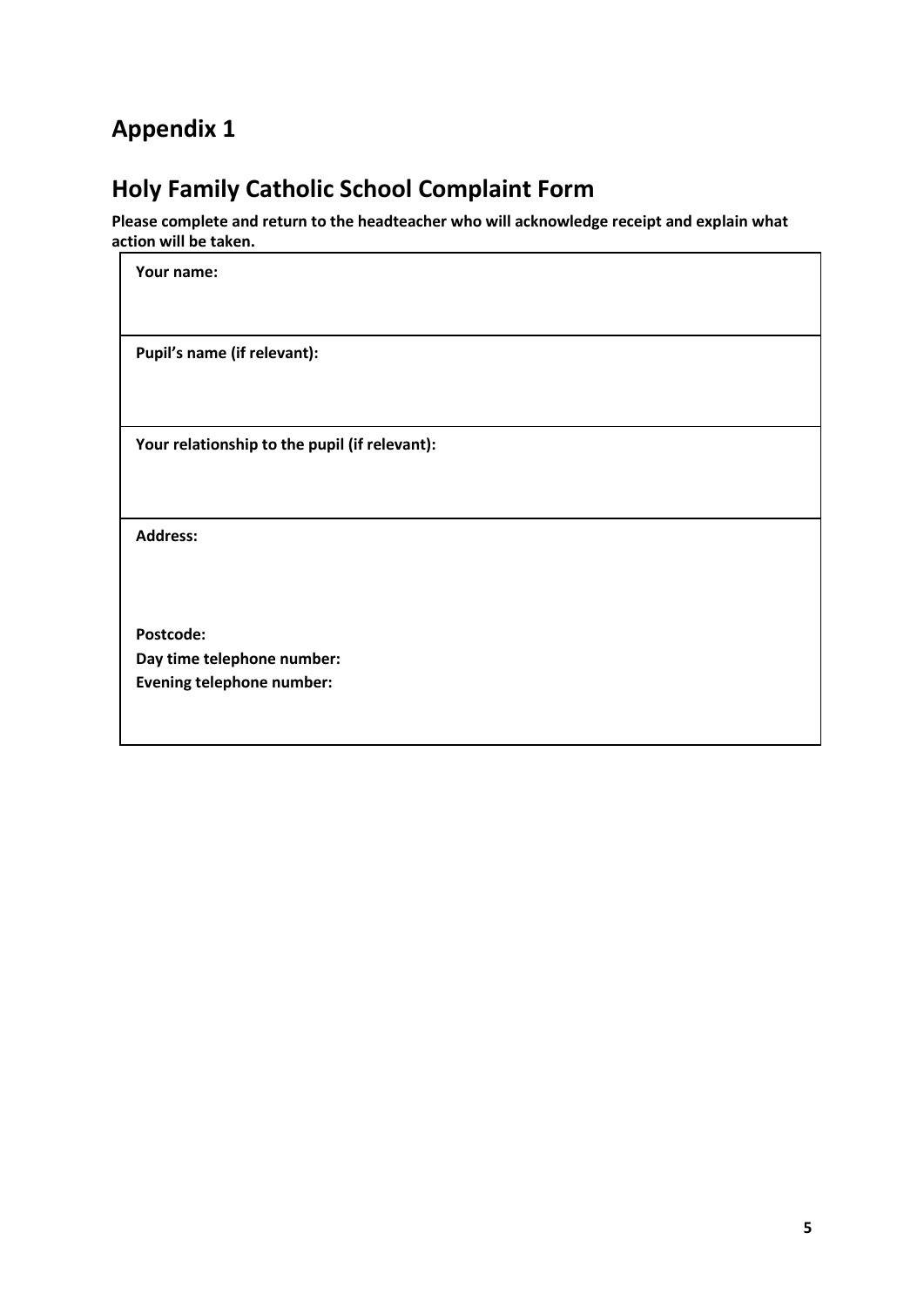**Please give details of your complaint, including whether you have spoken to anybody at the school about it.**